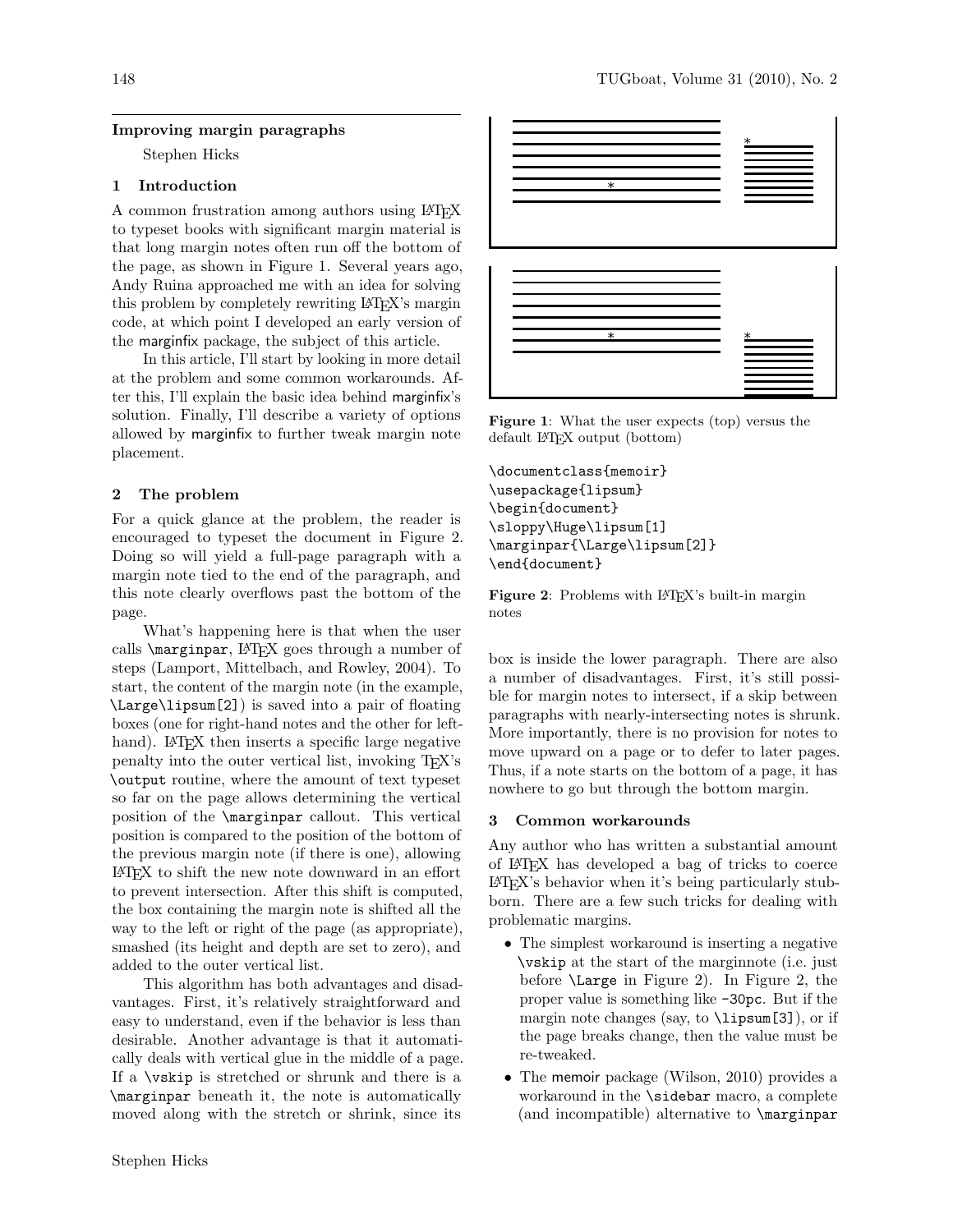that provides a flowing column in the margin. This sufficiently addresses the problems with overflowing margins, but it makes no attempt to localize the margin material anywhere near its callout location (see the effect by changing \marginpar to \sidebar in Figure 2).

• Occasionally authors will find margin notes appearing on the wrong side of the page. This is due to LATEX deciding on which side a margin note should appear at a different time from when it decides the page breaks. If a note looks like it will be on the bottom of an odd page, LAT<sub>EX</sub> attaches it on the right; but if a page break is inserted before the margin note, it will be wrong. The common solution here is provided by the package mparhack (Sgouros and Ulrich, 2005), which stores the actual page on which a note appears in the .aux file.

### 4 A new approach

Since LATEX's margins already make use of floating boxes (that is, inserts), it is a natural extension to allow the notes to actually float. We can state our goals simply (the parenthetical notes refer to the step in our routine that enforces each goal):

- Each margin note is close to its callout (3b)
- No notes intersect (3b) or fall off the page (3c)
- Margin notes *may* float to later pages  $(3a)$

Thus, the basic outline of the margin routines in marginfix is as follows:

- 1. When \marginpar is called, no change from  $\mathbb{P}\Gamma F X$ 's behavior.
- 2. When the \output routine is entered for the first time, rather than setting the note immediately, instead append its boxes and the callout's page position to a token register (\marginlist).
- 3. When the **\output** routine is called and T<sub>E</sub>X actually builds the page, insert our own code to assemble the margin column, described below.
- 4. Once the margin column is assembled, we attach it to either side of the main column with an \hbox.

The interesting work here happens in step 3. We break this up into several substeps, as shown in Figure 3:

- 3a. Build a list of margin notes that are guaranteed to go on the current page by taking as many notes as possible from the front of \marginlist such that the total height of the notes does not exceed \textheight.
- 3b. Working down from the top, insert compressible "glue" into the list of notes on this page so that



Figure 3: A new approach to building margins. We start by attaching each note to its callout position (top). We next push the notes down the margin until they don't intersect, and insert compressible glue (shown as narrow boxes) between non-abutting notes (middle). Note that the fourth note has been deferred because we only have room for 20 lines of margin material on the page. Finally, we work upwards, compressing glue as needed until all notes fit (bottom).

stacking all the boxes and glue places each note at, or below (in the case of notes that would otherwise intersect), its callout location (note that if we performed this step alone, we would reproduce L<sup>AT</sup>FX's margin routine).

3c. Working upwards from the bottom, remove as much glue as needed so that no notes overflow into the bottom margin.

More concisely, we "expand down, compress up".

There are some interesting cases to consider here. If step 3a admits exactly \textheight of margin material then all the glue added in step 3b will be removed in 3c, resulting in a densely packed margin, comparable to \sidebar's output. If there are not